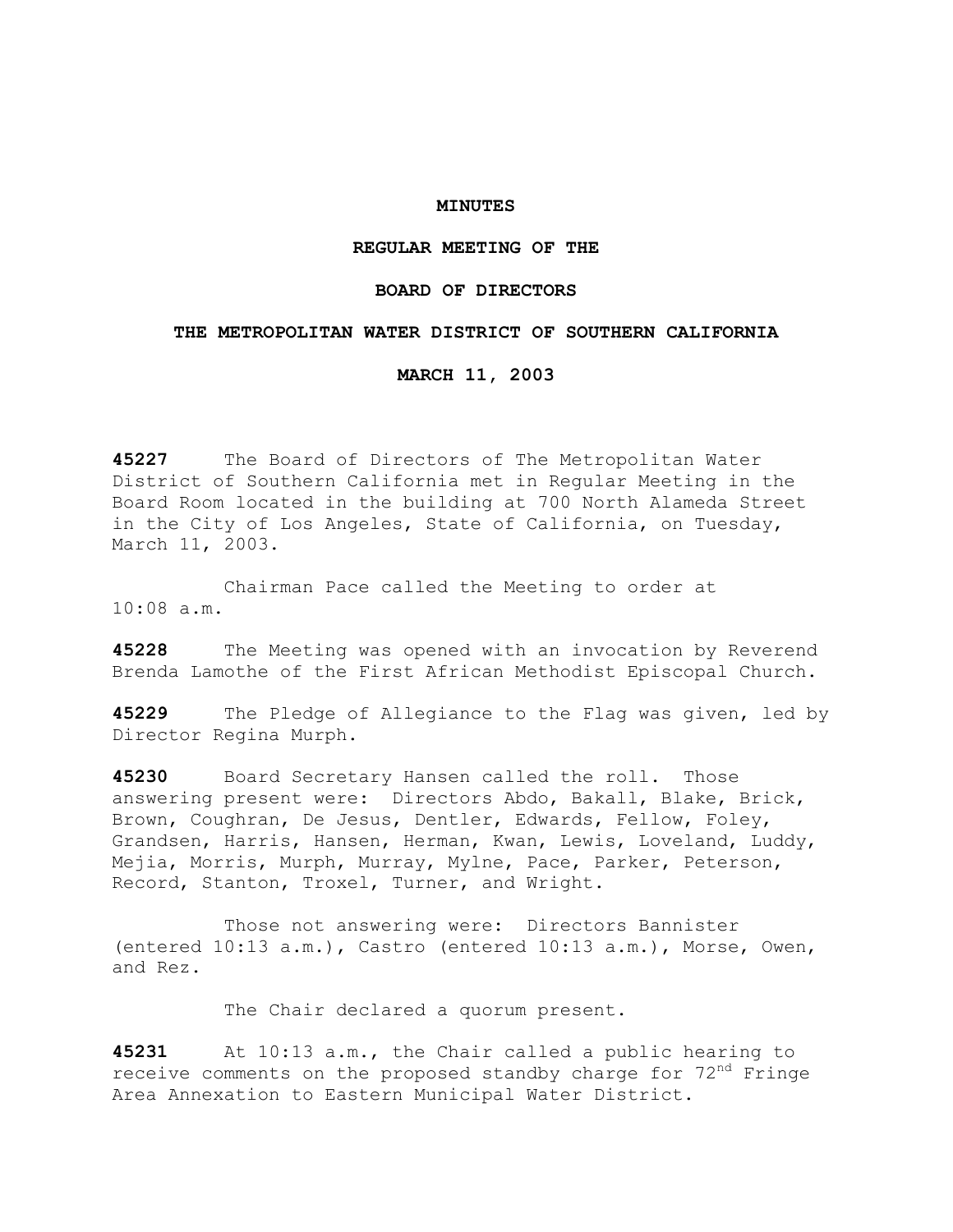No member of the public responded; and after tabulation of the ballots was completed, and with no protests filed, the Chair closed the public hearing at 10:14 a.m.

**45232** Chairman Pace invited members of the public to address the Board on matters within the Board's jurisdiction. No members of the public responded.

**45233** There being no objection, the Chair ordered the reading of the Minutes of the Meetings of January 29, February 11 and 25, 2003, dispensed with, copies having been mailed to each Director.

 Director Blake moved, seconded by Director Peterson and carried, approving the foregoing Minutes as mailed.

**45234** Chairman Pace announced there were no new committee assignments.

**45235** Regarding the scheduling of, and Directors' participation at, committee meetings, Chairman Pace announced the Executive Committee reviewed the Directors' responses received from the questionnaire distributed on February 7, 2003 and approved the following:

 The committees will be conducted under the "Chair's Rules." The Chair of the committee will manage the committee and the items presented. Committee members will have priority to speak, and non-committee members will be acknowledged and included in the discussion.

# **Schedule of Meetings**

 The meetings of the Board and standing committees will remain on the same schedule -- on the second Tuesday of each month and the Monday preceding.

The standing committees meeting on Monday will be: Engineering and Operations; Budget, Finance and Investment; Legal, Claims and Personnel; and Water Planning, Quality and Resources.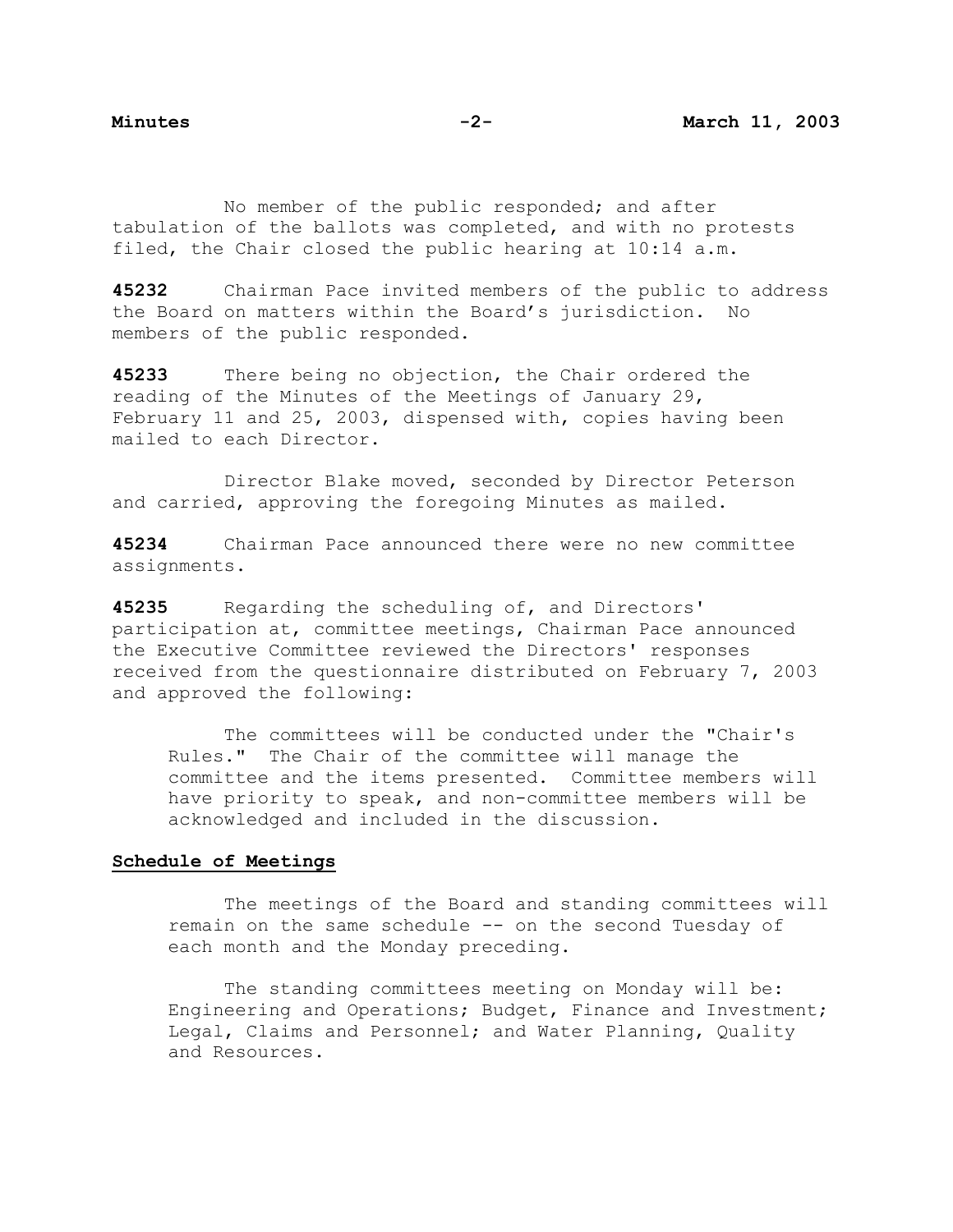The meetings on Tuesday will be: Asset, Real Estate and Infrastructure Policy; Communications, Outreach and Legislation; and the Board.

The meetings of the Executive, special- and subcommittees will be scheduled on the fourth Tuesday of each month.

 The third Tuesday of each month will be reserved for special meetings and workshops.

Meetings will not be scheduled concurrently.

# **Duration of Meetings**

 Each committee meeting will be allotted one hour and forty-five minutes.

### **Presentations**

 Staff power point presentations will focus on key points of the agenda item.

 Committee Chairs will review presentations in advance and will advise staff if enough information is being presented to the Board.

 A brief but informative summary will be provided along with the Board packet.

 The presentations will be provided to all Board members prior to each Board meeting.

### **Role of Ex Officios**

 The only members to hold the title of Ex Officio will be the Board Chairman, the Board Vice Chairs, and the Board Secretary. The Ex Officios shall serve as members of all committees with full voting rights and will count towards a quorum if they are present.

 Director Blake moved, seconded by Director Peterson and carried, that the above listed items be approved.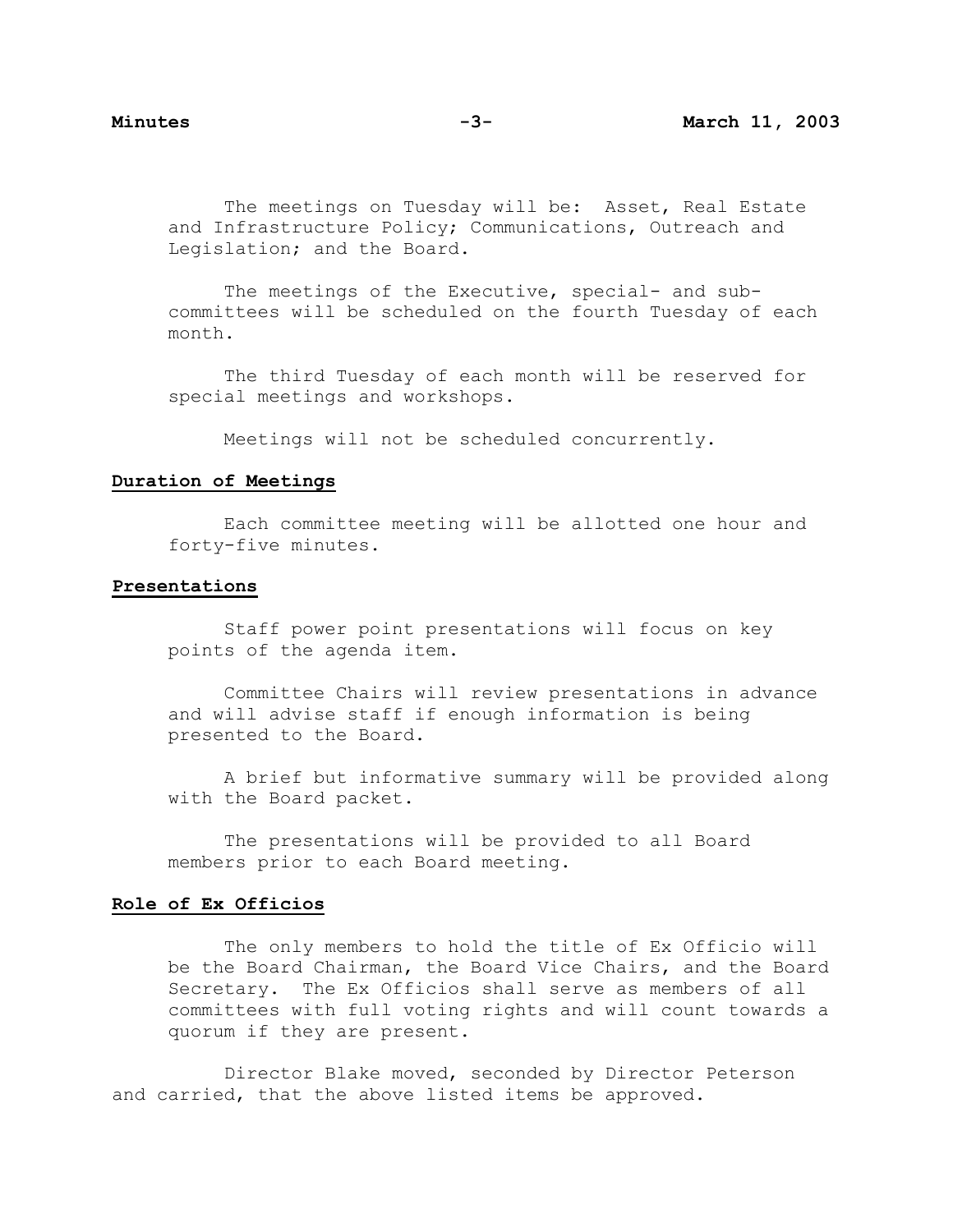**45236** Chairman Pace reported that on February 24 members of the Negotiating Team were requested to meet in the Governor's office in Sacramento to continue discussions of the Quantification Settlement Agreement (QSA). On February 27 Metropolitan hosted a tour of Diamond Valley Lake with elected officials and community leaders of San Diego. They discussed the planning areas of development that would include the two museums; future plans for the community recreational facilities; and the opportunities to provide an outdoor youth camp focusing on education of the environment, water, and ecological related subjects. On February 28 the Chair hosted an inspection trip to the Colorado River with members from Central Basin Municipal Water District.

 Chairman Pace announced that to kick off Metropolitan's 75th anniversary, there would be a groundbreaking celebration for the Center for Water Education, Western Center for Archaeology and Paleontology, and the Valley-Wide recreation sites on Saturday, April 5, 2003 (subsequently cancelled to a date yet to be determined). Chairman Pace stated there would be a series of events being planned to celebrate the formation of The Metropolitan Water District of Southern California, and to culminate the events in December with a meeting to be held at the original site in Pasadena.

**45237** Regarding the Colorado River, Bay-Delta and CALFED matters, and the summary of District activities, Chief Executive Officer Gastelum referred to his activity report for February, dated March 5, 2003, which was distributed earlier.

 Chief Executive Officer Gastelum commented on the Colorado River Aqueduct break while it was being filled and stated that an extensive report was given at the committee meeting yesterday.

 On Colorado River matters, Chief Executive Officer Gastelum reported that meetings are scheduled for tomorrow and the day after under the auspices of the Governor's office to continue the negotiations and to finalize a new QSA package. Mr. Gastelum stated that he believed the package is essentially done, but there are a number of conditions precedent before it can be executed and before the Department of Interior's (DOI) conditions would be met. The package did provide for a range of things comparable to what the Board has seen in the past on the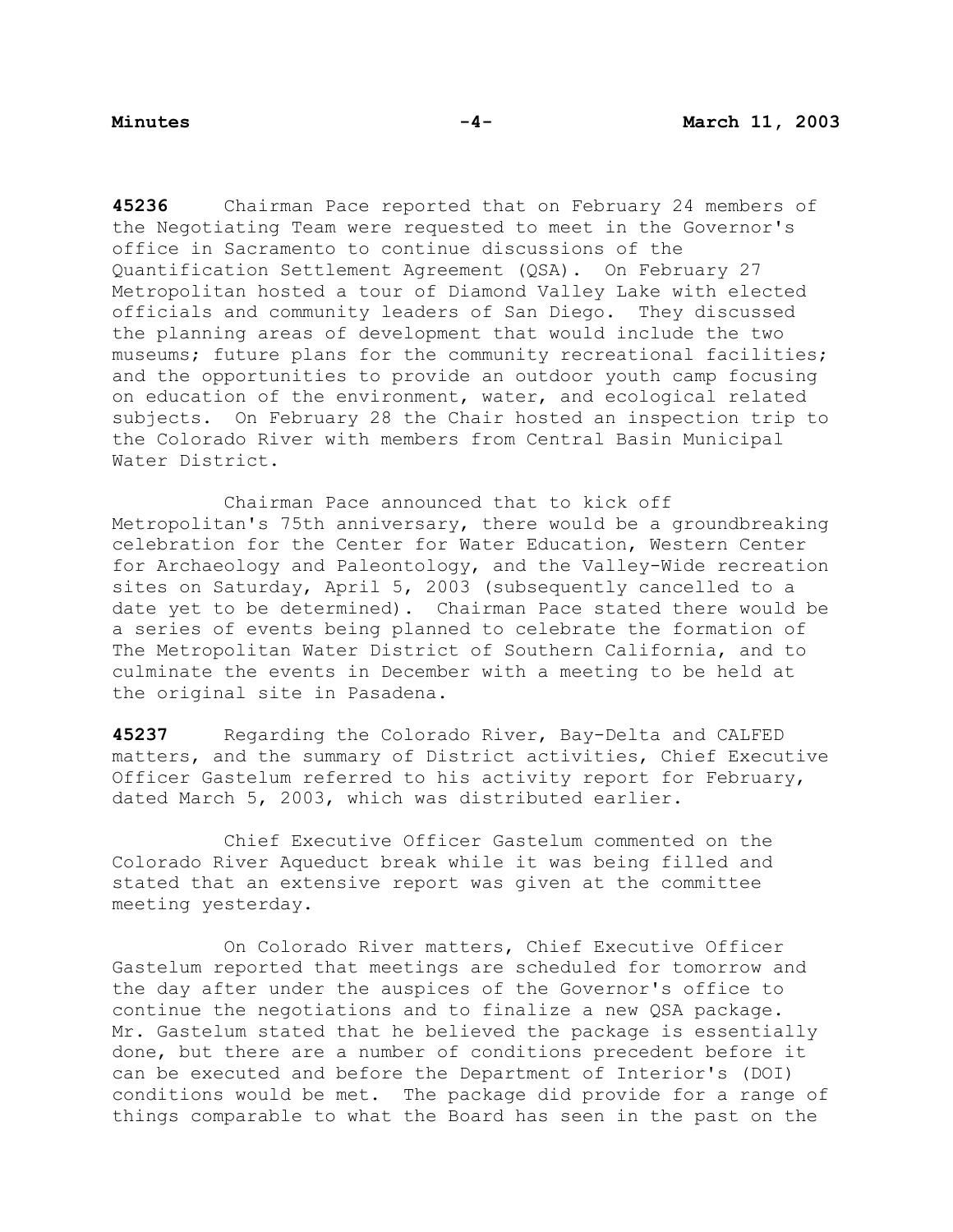QSA and going forward to the Legislature is financing for a portion of that package. Metropolitan is scheduled to meet tomorrow with Bennett Raley of the DOI where the state of California will make a presentation outlining conceptually what is in the package. The issues that Metropolitan has been pressing for are addressed in concept. Mr. Gastelum continued that the other parties involved, including the state negotiating team, were put on notice that Metropolitan would need final acceptable language on the four points that it raised before Metropolitan would agree there is an acceptable conceptual package. He stated that much progress has been made and that the Governor's office has been very supportive in the negotiations of the essential points that Metropolitan raised. However, details still need to be worked out before its presentation to the Board. Besides meeting with the DOI, a separate meeting has been scheduled with the Basin states' representatives to review the package. As soon as there is a firm document or outline of the package, it will be sent to the Board members.

 Director Blake inquired whether Metropolitan's four points have been given up or changed, and whether Imperial Irrigation District (IID) had backed off on any of the changes it instituted since the end of the year. Director Blake also asked if Proposition 50 monies were going to be used as part of the conceptual package.

 Chief Executive Officer Gastelum replied that Metropolitan has not altered its position on the four points that were outlined to the Board. However, in the IID litigation, IID has taken a position that Metropolitan's rights are limited in the original contract still in place for the conservation program. That was one of IID's arguments particularly if IID is shorted by the DOI. Mr. Gastelum stated that Proposition 50 monies were being proposed as part of the package and that the state Legislature would have to pass legislation for it to be effective.

**45238** Regarding Legal Department activities, General Counsel Kightlinger referred to his activity report for February, dated February 28, 2003, which was distributed earlier.

 In the *Imperial Irrigation District v. United States, et al*. lawsuit, General Counsel Kightlinger reported that IID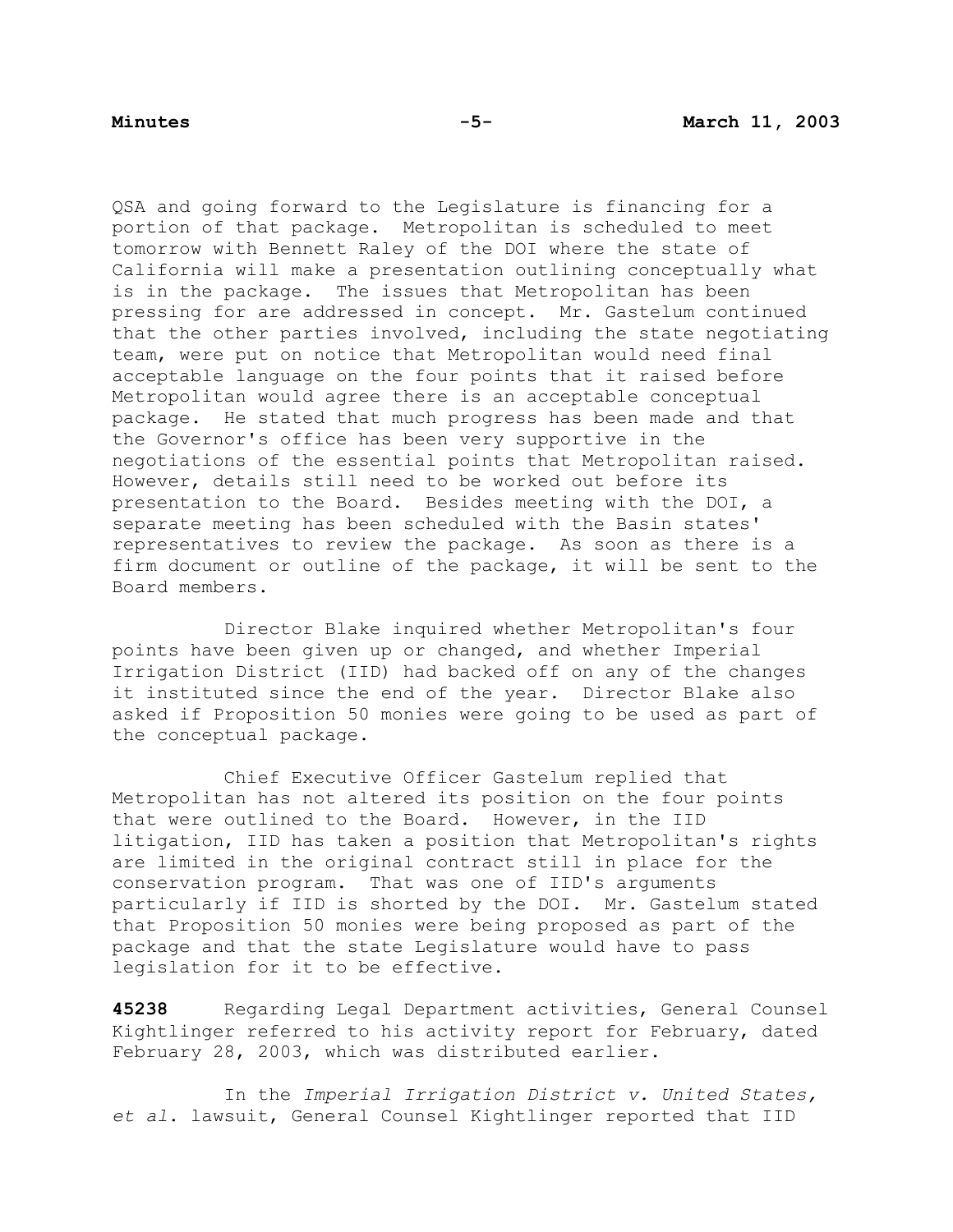has a motion in its suit whereby it is seeking to overturn the Secretary's water order for 2003 for Colorado River water. That motion is scheduled for hearing March 18, 2003 in the United States District Court in San Diego. The judge has scheduled a total of six hours for the oral arguments.

 In *Miccosukee Tribe of Indians of Florida, et al. v. South Florida Water Management District*, the court said that the water district, in moving water containing phosphorous from one basin to another, had to get a NPDES permit under the Clean Water Act. This decision has a negative effect on water agencies throughout the country, and potentially to Metropolitan. Those permits were designed for industrial processes that put pollutants in the water and not for just moving waters with different characteristics from one body to another. There is a petition before the United States Supreme Court to take this matter up and resolve it. Fifteen United States senators, including Senator Diane Feinstein, have filed a letter asking the court to grant review. Metropolitan has filed an amicus brief urging the court to take this matter.

 General Counsel Kightlinger also highlighted the *Santa Clarita Organization for Planning the Environment v. County of Los Angeles* case. He stated this is an environmental group that is active in water and growth issues. In this case the appellate court ruled that the EIR was inadequate because it only discussed the water wholesaler's supply of water under wetyear conditions. Metropolitan was not involved in that case but it has implications for Metropolitan as a water wholesaler in terms of what developers are going to have to do in looking at Metropolitan, its member agencies and their subagencies in terms of water supply. The court was clear that the agency should be looking at dry-year water, average-year water, and wet-year water and that should be detailed in the amounts of water available so that planning agencies will have that information for their review. The appellate court remanded the case back to the trial court for the EIR to be redone.

 Director Mylne requested the General Counsel to comment on Metropolitan's report and to the extent that it complies with that filing.

 General Counsel Kightlinger stated that when SB 610 passed, Metropolitan's staff, under the current Chief Executive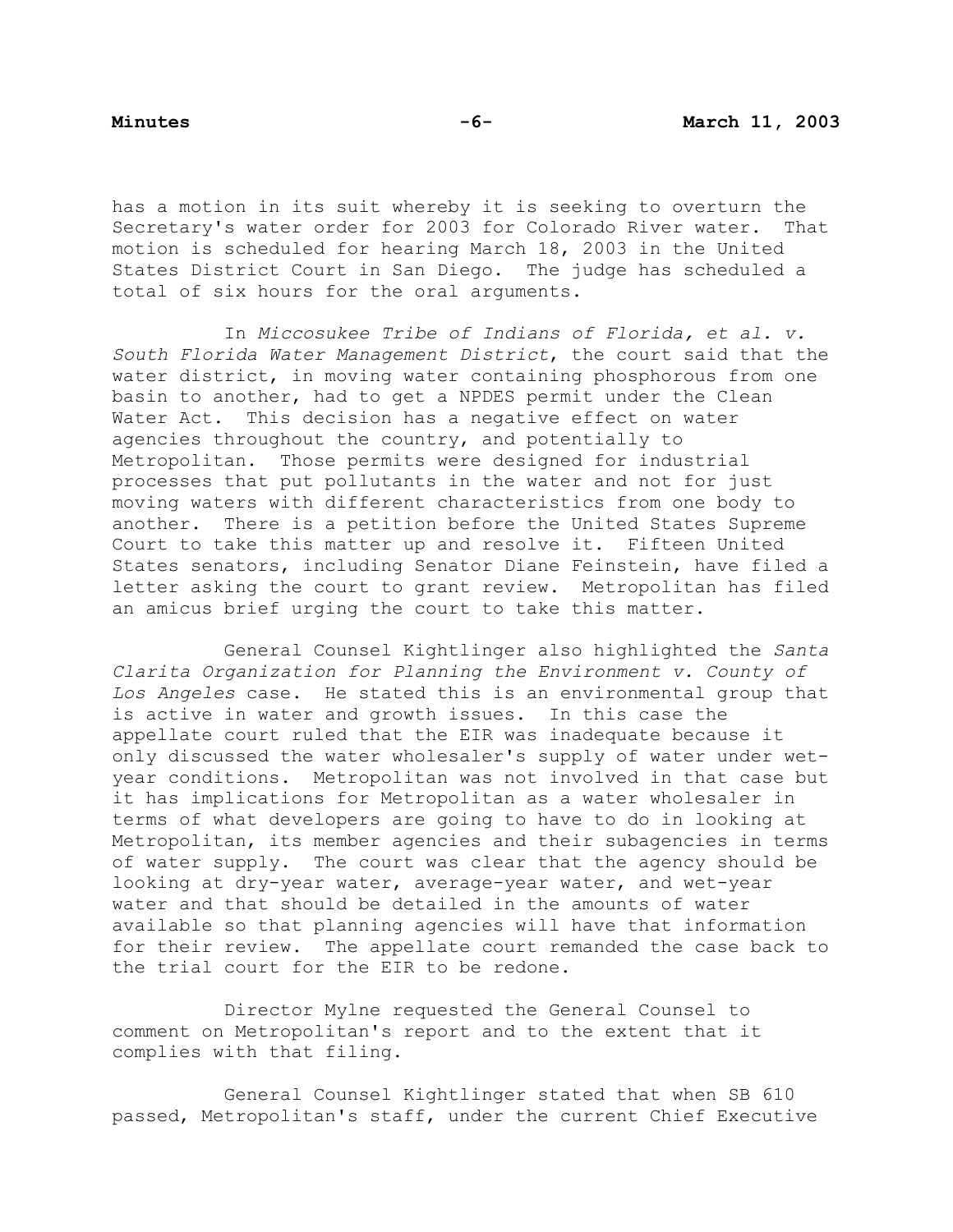Officer, began to put out an annual report. That was a very detailed report in looking at water supply. Metropolitan has been putting out an urban water management plan and this was an attempt to look more at the factors that are contained in SB 610. That report specifically looks at the kind of factors that the court looked at. So this report will be very helpful to the member agencies and their subagencies in making those verifications that are called for under SB 610, which information will be very useful to be included in EIRs for developments.

**45239** General Auditor Riss gave a summary report of the Audit Department's activities for the month of February. He stated a report card was issued on the Review of the Official Statement for the Waterworks General Obligation Refunding Bonds, 2003 Series A, with a low current exposure.

**45240** In the absence of Ethics Officer Anderson, Ethics Subcommittee Chair Fellow stated that at its meeting of February 25, the subcommittee received presentations on the activities for the month of February which included a distribution of the Statement of Economic Interest forms to all Directors and designated employees and a report on the Ethics training plan for the Board of Directors. The subcommittee requested the Ethics Officer to return in April to do a pretraining program. The Ethics Officer also provided a report on the budget activity for fiscal year 2002/03, a proposed budget for 2003/04, and a draft of the Ethics handbook. By July a training program should be in place and the final handbook completed. The Board wished the Ethics Officer a speedy recovery from her surgery.

**45241** Director Murph commented on the history of the Water Buffalo Club begun by former Director Charles Barker for those Directors who were on Metropolitan's Board for 25 years and 15 years, respectively, for men and women. With Director Murph being the only "water buffalo" member still on the Board, she changed the membership rule to 15 years for both men and women. With that, she inducted Director Brick into the club for his 15 years of service on Metropolitan's Board.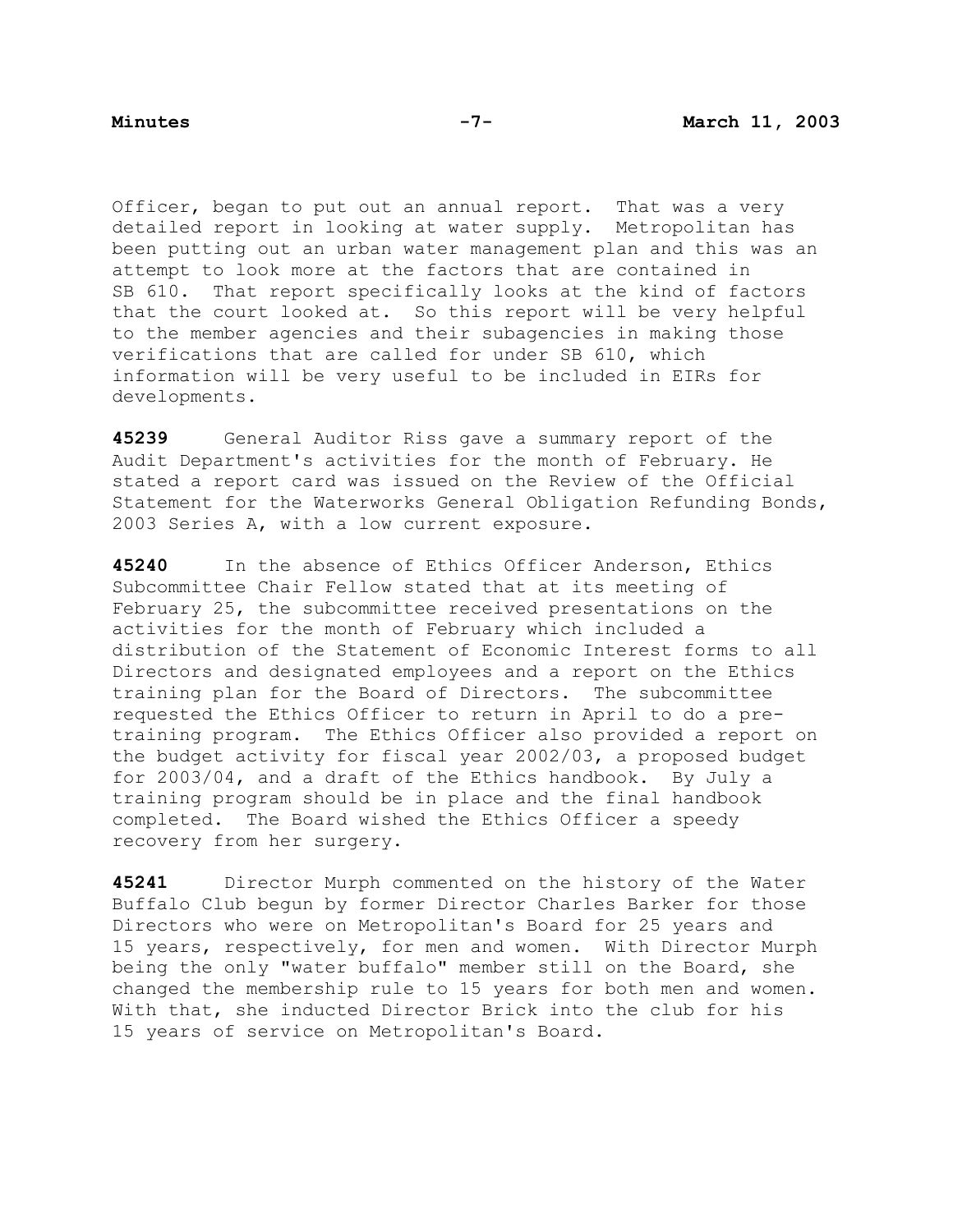**45242** The reports of the Standing Committees are as follows:

Chairman Pace reported that at the Executive Committee meeting on February 25, the committee approved Agenda Items 8-4 and 8-5. The proposed items for March's Board and committee agenda items were discussed and approved. The committee reviewed and discussed the responses received from Directors regarding the process, scheduling, and participation of Directors while at Board and committee meetings. Two videos were shown to the committee on "Water Consumption" and the water taste-testing contest in which Metropolitan received second place in the world. Vice Chairman Foley reported on the activities of the Colorado River Board. In closed session, the committee received an update on the Colorado River negotiations.

 Asset, Real Estate and Infrastructure Policy Committee Chair Peterson reported the committee unanimously approved Agenda Item 9-6 and requested that it be added to the Consent Calendar. The committee heard reports on the purchase of 25 boat engines for recreation use at Lake Skinner, the Real Property Database, the status of the proposed master plan for the Diamond Valley Recreation Area, and the inspection trip to the Ormond Beach property. Chair Peterson requested the Ormond Beach item be added to next month's meeting agenda. The committee deferred the reports on the Enterprise GIS and the recreation management options at the Diamond Valley Lake East Marina until next month's meeting.

 Budget, Finance and Investment Committee Chairman Castro reported the committee approved Agenda Items 9-1 and 9-2. Committee Chairman Castro requested Items 9-1 and 9-2 be placed on the Consent Calendar. (Agenda Item 9-1 was subsequently taken off the Consent Calendar.) The committee heard a presentation on the Water Resource Management's proposed budget.

 Communications, Outreach and Legislation Committee Vice Chair Abdo reported the committee approved Agenda Item 9-5 with an amendment to Item 3 of the proposed legislative policy principles to better inform consumers in Metropolitan's service area about their drinking water. Director Mylne requested that Item 9-5 be added to the Consent Calendar. Committee Chair Abdo also reported on the City Makeover program, the announcement for the groundbreaking for the museums, and the United Nations simulation where students from 14 high schools will debate on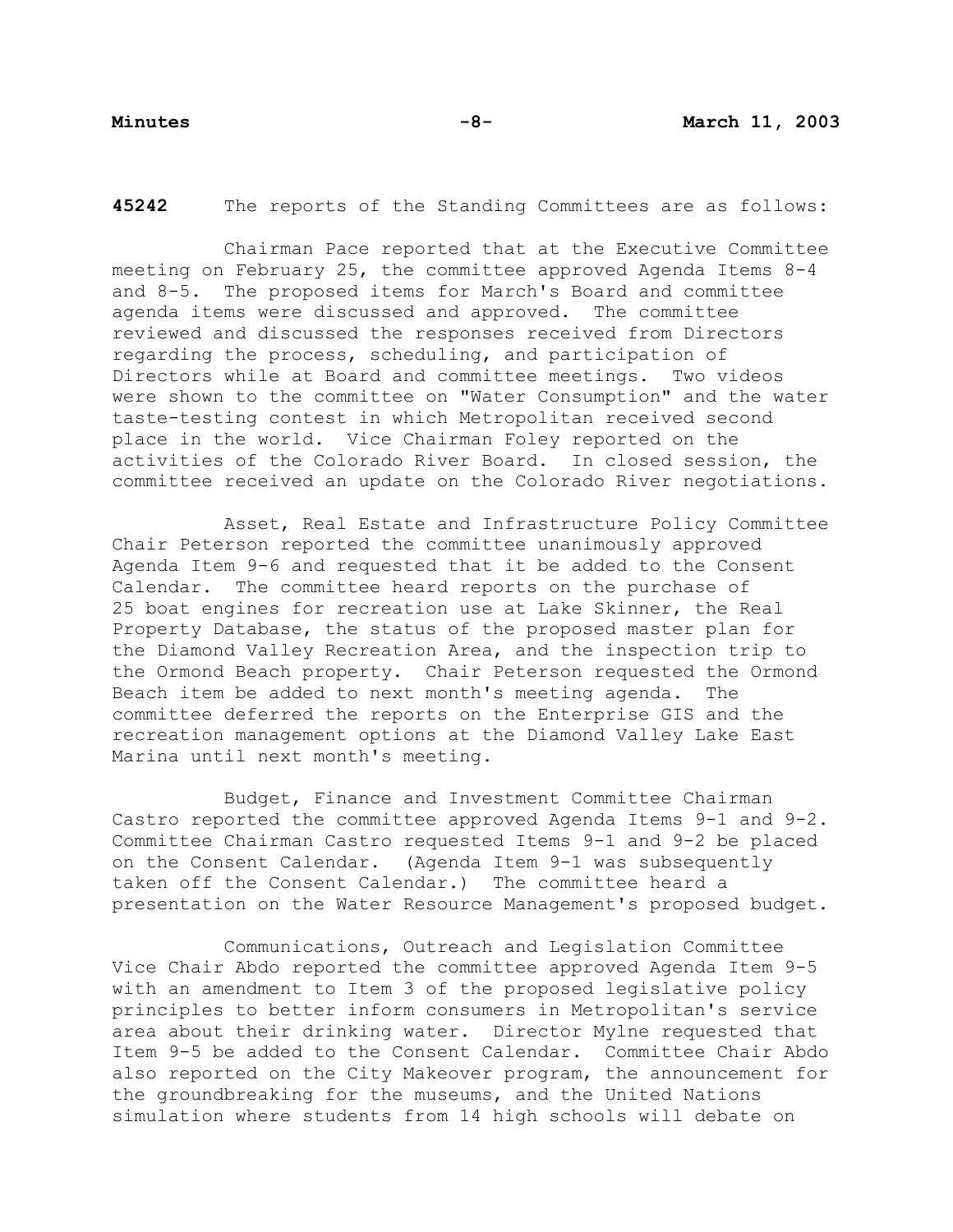"Is Water A Commodity To Be Traded?" The committee heard reports on the following: the legislative activities from Washington and Sacramento; Metropolitan hosting (a) the Southern Nevada Water Authority board of directors and their guests for a special board meeting and a tour of Gene Village on February 12; and (b) a Water Forum with the Valley Industry Commerce Association, LADWP, LA Chamber, and others, with Senator Machado as the keynote speaker, on February 20.

 Engineering and Operations Committee Chairman De Jesus reported the committee unanimously approved Agenda Items 8-1, 8-7, 9-3, and 9-4 as amended, and requested that Items 9-3 and 9-4 be moved to the Consent Calendar. The committee heard oral reports on the rupture of the Colorado River Aqueduct at the Big Morongo Siphon, the status on efforts to secure a new FERC license for the Oroville facilities, the security and vulnerability assessment, Lake Perris, engineering activities, and an overview of the engineering reorganization.

 Legal, Claims and Personnel Committee Vice Chairman Lewis reported the committee unanimously approved Agenda Items 8-2 and 8-3. The committee heard a report on two major Bay/Delta matters: litigation regarding the EIR/EIS for East Bay Municipal Utility District's proposed Freeport Project, and the State Water Control Board's adoption of Decision 1641 on water rights and implementation of the state board's 1995 water quality control plan. In closed session, the committee heard reports on *Metropolitan v. Campus Crusade and Imperial Irrigation District v. United States of America, et al*. No actions were taken on these items.

 Water Planning, Quality and Resources Committee Vice Chairman Wright reported the committee unanimously approved Agenda Item 8-6. Reports were given on Bay-Delta and State Water Project matters, the Innovative Supply Program, the Water Surplus and Drought Management Plan report on initial water supply and demand as of February 18, 2003, and on water conservation provisions within the annexation policy.

**45243** Chairman Pace announced that this would be Director Murph's last meeting due to a new appointment made by the city of Compton. Chairman Pace recognized Director Murph for her 23 years on Metropolitan's Board. Director Castro thanked Director Murph for her leadership role on diversity.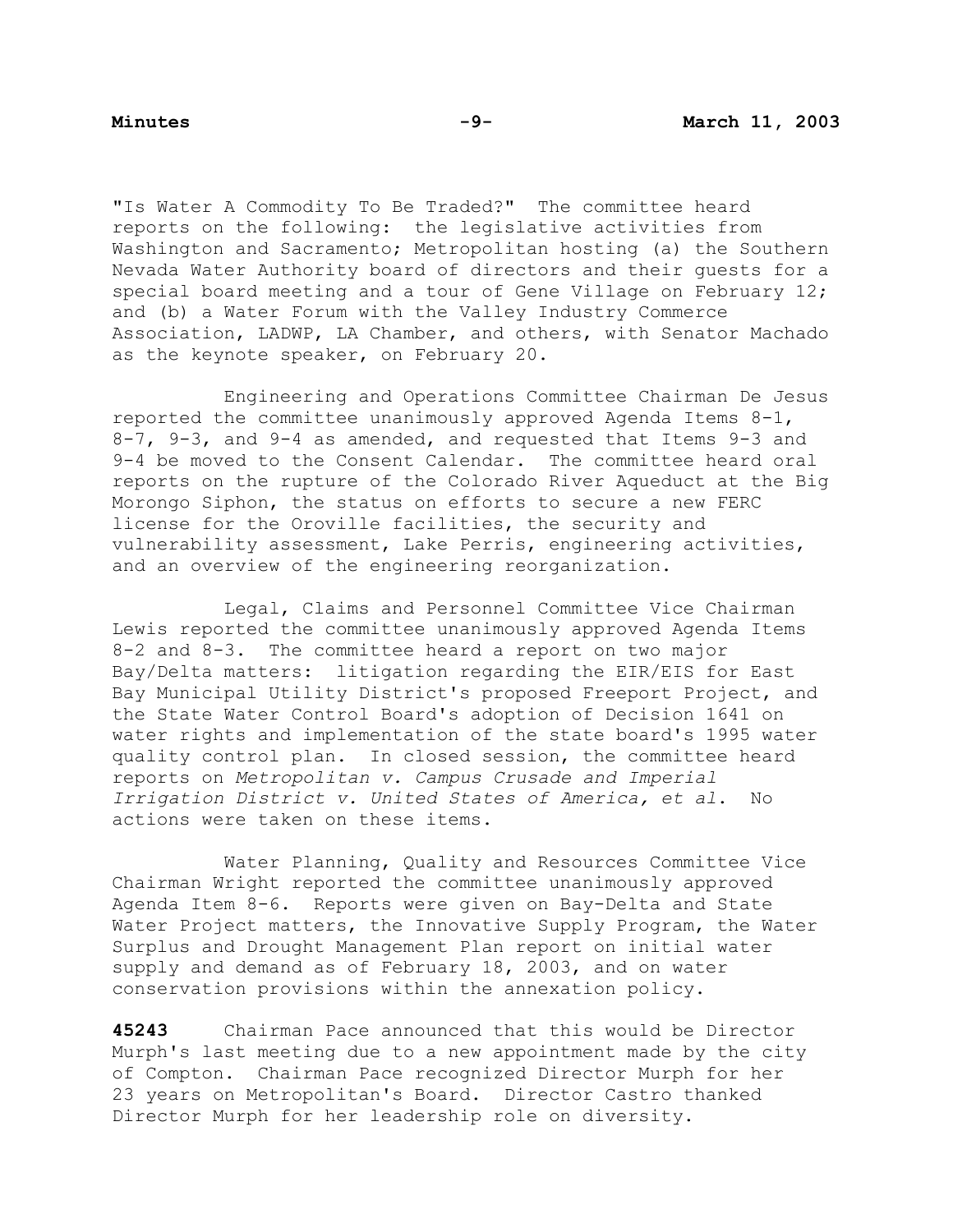**45244** Chairman Pace stated that Agenda Item 8-8, amendments to the Administrative Code regarding the Internal Audit Department, has been deferred to next month's meeting.

 Director Morris moved, seconded by Director Coughran and carried, and the Board approved the Consent Calendar Items, **M.I. 45245** through **M.I. 45256,** as follows:

**45245** Adopted the California Environmental Quality Act (CEQA) determination and (a) appropriated \$1.095 million in budgeted and non-budgeted Capital Investment Plan (CIP) funds (Appropriation No. 15369, No. 5, from the Construction Funds); and (2) authorized all work as described in the letter signed by the Chief Executive Officer on February 16, 2003, for four projects within the Weymouth Filtration Plant Improvements Program.

**45246** Adopted the CEQA determination and authorized the General Counsel to retain the firms listed on Attachment 1 to the letter signed by the General Counsel on February 14, 2003, as special bond counsel for the three years ending December 31, 2005, at maximum fees negotiated on a transaction-by-transaction or project basis.

**45247** Adopted the CEQA determination and authorized the amendment of the contract with the law firm of Harkins Cunningham to increase the maximum compensation payable by \$300,000 to complete negotiations on the QSA and related documents for the California Colorado River Water Use Plan, as set forth in the letter signed by the General Counsel on February 14, 2003.

**45248** Adopted the CEQA determination and (a) granted conditional approval for the 73rd Fringe Area Annexation concurrently to Eastern Municipal Water District and Metropolitan, conditioned upon receipt in full of annexation fee of \$52,471.20 to Metropolitan, if completed by December 31, 2003, or if completed later, at the then current annexation charge rate, and compliance with those terms and conditions fixed upon final request for approval pursuant to Administrative Code Section 3100 et seq.; (b) approved Eastern's proposed Plan for Implementing Water Use Efficiency Guidelines; and (c) adopted the resolution of intention **(Resolution 8839)** to impose water standby charge within the proposed annexation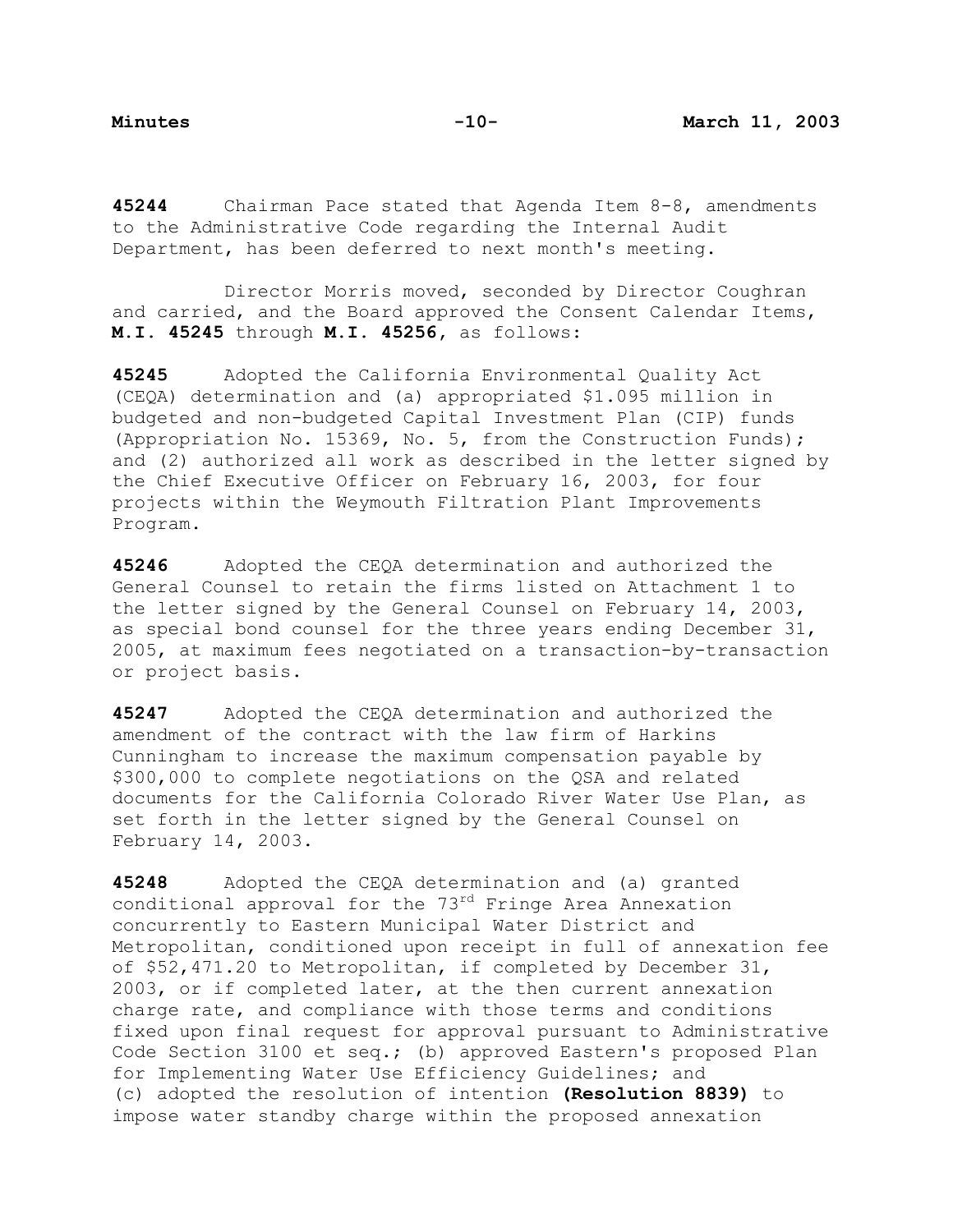territory, substantially in the form of Attachment 3 to the letter signed by the Chief Executive Officer on February 16, 2003, said resolution entitled:

**RESOLUTION OF THE BOARD OF DIRECTORS OF THE METROPOLITAN WATER DISTRICT OF SOUTHERN CALIFORNIA GIVING NOTICE OF INTENTION TO IMPOSE WATER STANDBY CHARGES CONTINGENT UPON ANNEXATION**

 Director Record requested to be recorded as abstaining.

**45249** Adopted the CEQA determination and approved the changes to the Administrative Code to conform to current laws and practices and make corrections as set forth in Attachment 2 to reflect the changes recommended in the letter signed by the General Counsel on February 26, 2003.

**45250** Adopted the CEQA determination and authorized the Chief Executive Officer to enter into an Environmental Water Account demand shifting agreement with the California Department of Water Resources consistent with the terms in Attachment 1 to the letter signed by the Chief Executive Officer on February 16, 2003, and in form approved by the General Counsel.

**45251** Adopted the CEQA determination and authorized the Chief Executive Officer to negotiate and execute revisions to the existing Services Agreement with the California Department of Water Resources as described in the letter signed by the Chief Executive Officer on February 27, 2003, and in form approved by the General Counsel, relating to the scope and the annual and total dollar amount of services that can be provided.

**45252** Adopted the CEQA determination and **Resolution 8840** authorizing execution of agreement for low-interest financing from the Drinking Water State Revolving Fund for the Oxidation Retrofit Program for the Henry J. Mills Filtration Plant, and pledging funds for repayment, as set forth in the letter signed by the Chief Executive Officer on February 15, 2003, said resolution entitled:

**RESOLUTION OF THE BOARD OF DIRECTORS OF THE METROPOLITAN WATER DISTRICT OF SOUTHERN CALIFORNIA AUTHORIZING EXECUTION OF LOAN AGREEMENT AND PLEDGING FUNDS FOR REPAYMENT**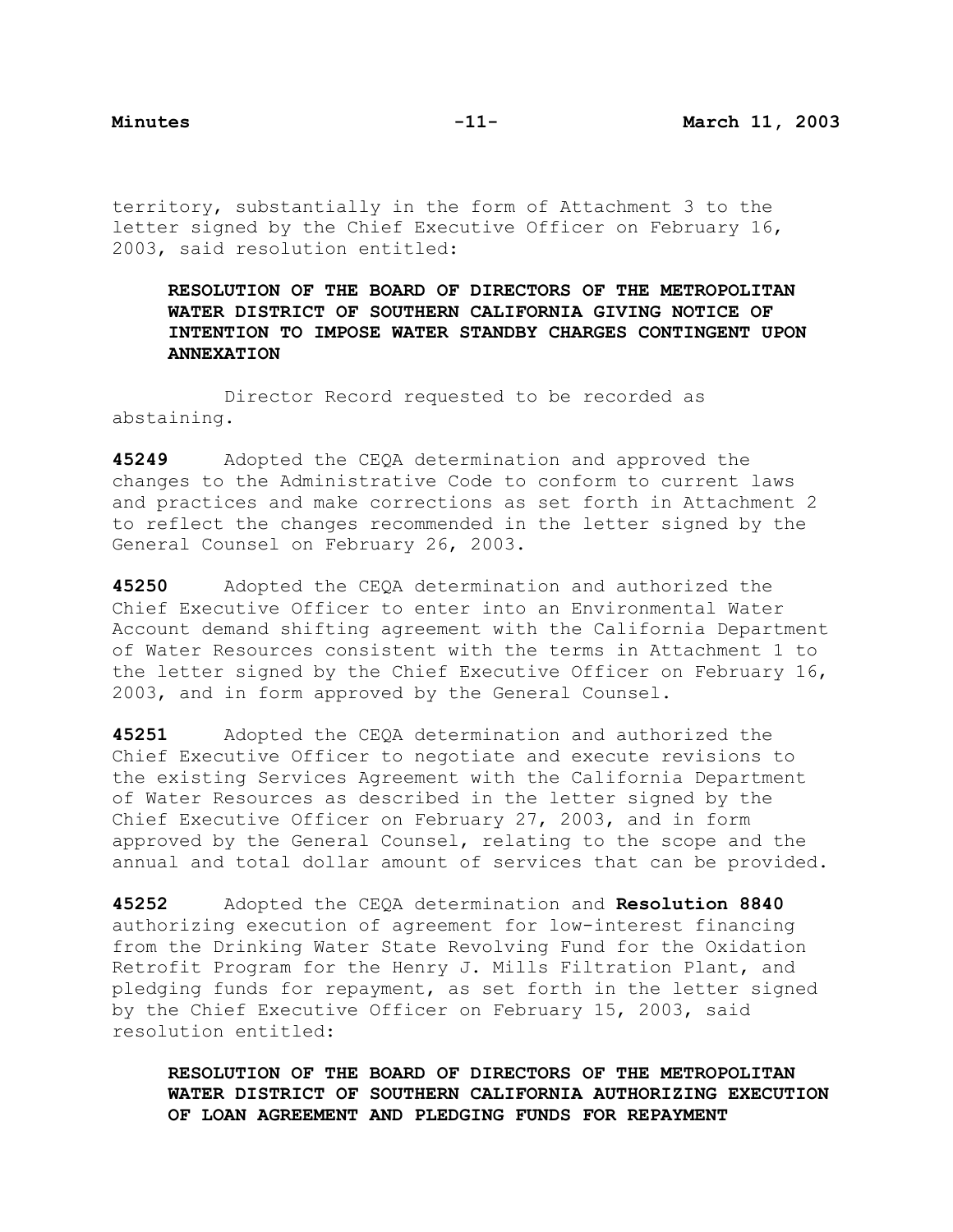**45253** Adopted the CEQA determination and (a) appropriated \$3.095 million in budgeted CIP funds (Appropriation No. 15377, No. 4, from the Construction Funds); and (b) awarded a competitively bid contract in the amount of \$2,654,400 to AA-1 Services, Inc., for recoating of the interior and exterior of the Sepulveda Canyon water storage tanks, as set forth in the letter signed by the Chief Executive Officer on February 16, 2003.

**45254** Adopted the CEQA determination and authorized the Chief Executive Officer, with the approval of the General Counsel, to enter into agreement with the San Diego County Water Authority for enhanced operations through surface storage in San Diego County, substantially in the form of Attachment 1 to the letter signed by the Chief Executive Officer on February 16, 2003, with revision to Section III, subparagraph C, to read as follows:

 C. **Renewal**. The agreement shall only be renewed by mutual agreement on similar terms if adequate benefits are demonstrated. Metropolitan, member public agencies and water providers share a common responsibility to ensure reliability of service through the operation of existing facilities and the timely addition of capacity. This agreement is a temporary measure only. The intent of the agreement is to encourage the closely coordinated operation of local facilities with the regional imported water system until additional local and regional treatment capacity can be added. Any renewal of the agreement will consider the costs and benefits of renewal, including alternatives to the pricing of MWD services that encourage the use of existing local facilities to reduce peak demands on the Metropolitan system.

 Directors Lewis, Parker, and Turner requested to be recorded as abstaining.

**45255** Adopted the CEQA determination and the policy principles as proposed regarding consumers' right to know and understand the quality of their drinking water, as set forth in the letter signed by the Chief Financial Officer for the Chief Executive Officer on February 21, 2003, with Item 3 of the policy principles amended to read as follows: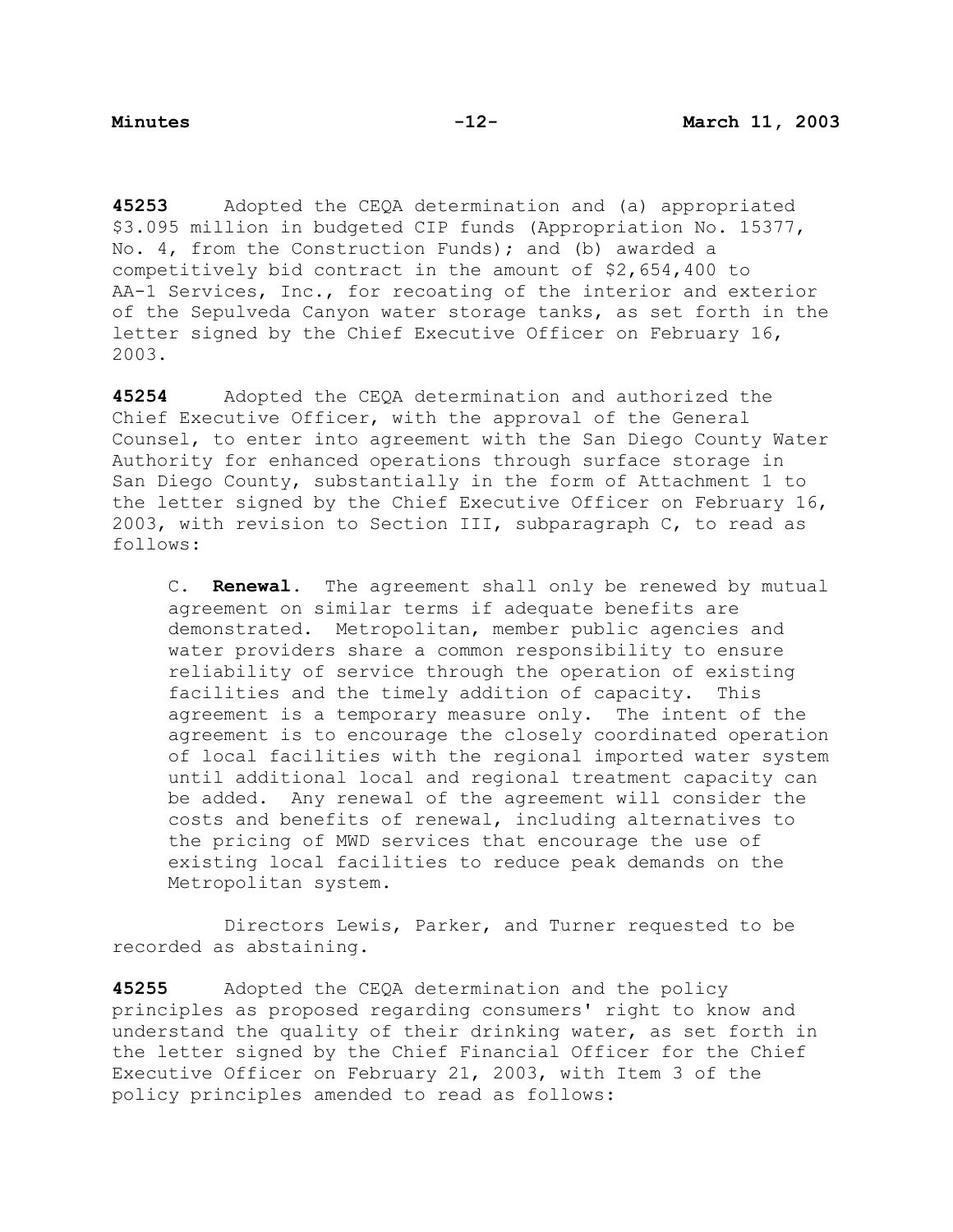3. Support the development of simplified and standardized terminology to support consumers' right to know and understand the quality of their drinking water.

 Directors Bannister, Edwards, Foley, and Stanton requested to be recorded as voting no.

**45256** Adopted the CEQA determination and increase Appropriation No. 15401 (No. 3) by \$6.086 million in budgeted funds to a total of \$8.37 million; and awarded a construction contract to Riverside Construction Company, Inc., in an amount not to exceed \$4.646 million, as set forth in the letter signed by the Chief Executive Officer on March 7, 2003.

**45257** Director Murray moved, seconded by Director Blake, that the Board adopt the CEQA determination, approve the recommended rates and charges, and adopt the following resolutions:

- a. **Resolution 8841** to impose the Readiness-to-Serve Charge in the form shown as Attachment 3 to the letter signed by the Chief Financial Officer for the Chief Executive Officer on February 21, 2003;
- b. **Resolution 8842** to impose a Capacity Charge in the form shown as Attachment 4 to the aforementioned letter; said resolutions entitled:

**Resolution 8841 RESOLUTION OF THE BOARD OF DIRECTORS OF THE METROPOLITAN WATER DISTRICT OF SOUTHERN CALIFORNIA ADOPTING A READINESS-TO-SERVE CHARGE FOR FISCAL YEAR 2003/04** 

**Resolution 8842 RESOLUTION OF THE BOARD OF DIRECTORS OF THE METROPOLITAN WATER DISTRICT OF SOUTHERN CALIFORNIA FIXING AND ADOPTING A CAPACITY CHARGE FOR FISCAL YEAR 2003/04**

and

c. Approve the changes to the Administrative Code necessary to administer the Capacity Charge.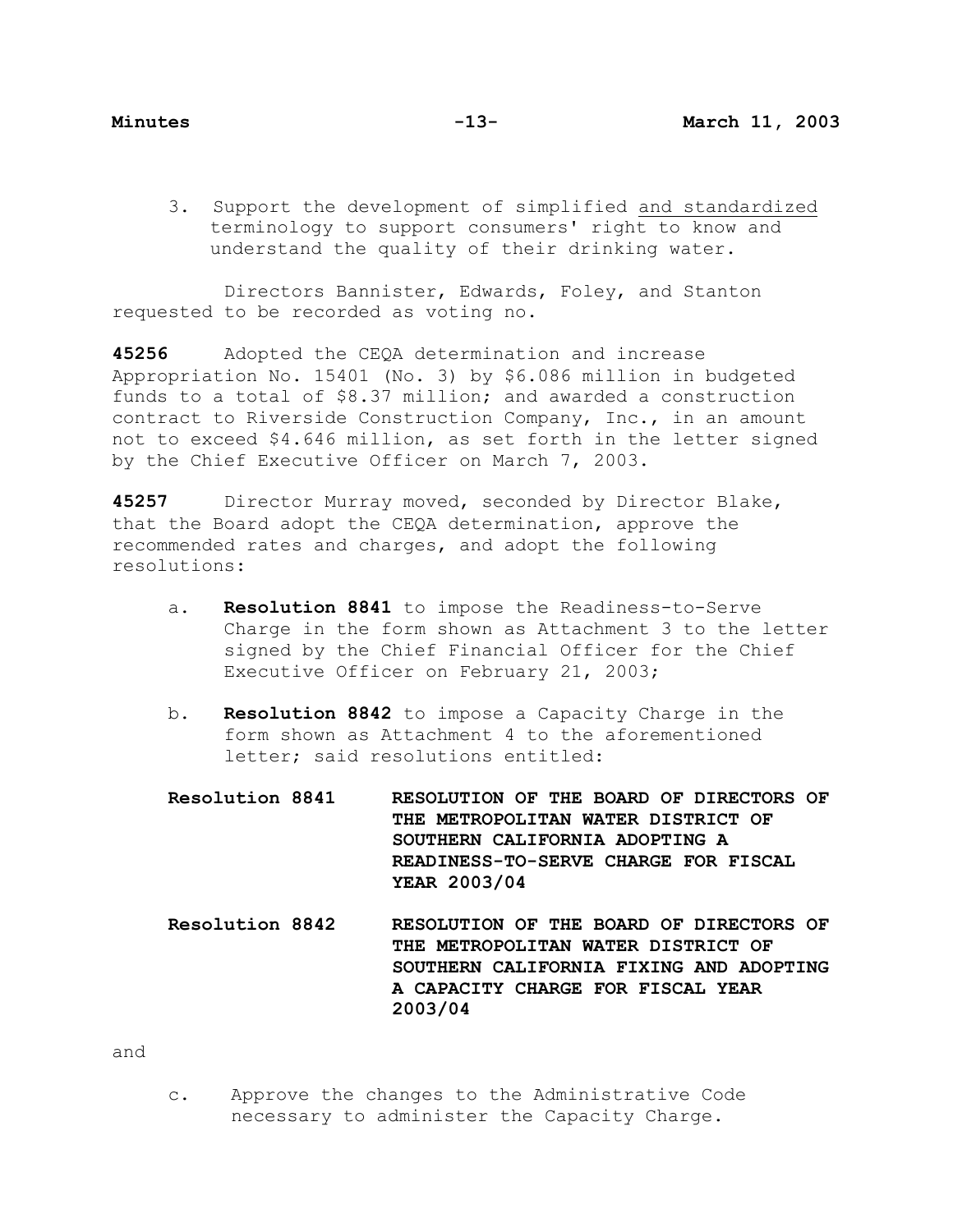Director Lewis stated that given Metropolitan's history of having excess revenues at the end of each fiscal year and the fact that Metropolitan's projects have between \$30 to \$55 million at the end of this year, he felt that these funds should be returned to the municipalities and the districts for their own infrastructure improvements. If the monies are not to be returned, then the excess funds should be used to supplement the increases going to the rate changes.

 Budget, Finance and Investment Committee Chairman Castro replied that his committee is trying to take a longer term perspective of three to five years, with respect to rates and costs, to get those in line with each other because there should be a direct relationship between the two, subject to weather pattern over which there is no control. In regard to the reserves, Committee Chair Castro stated that he has proposed that debt be paid down so that there is the financial flexibility to deal with all areas, unforeseen patterns, in the revenue stream. Metropolitan should maintain maximum financial flexibility by paying down debt when there is the opportunity. Metropolitan should introduce a budget process that links the cost structure, on a three- to five-year basis, to inflation.

 Directors Parker and Turner requested to be recorded as abstaining.

Director Lewis requested to be recorded as voting no.

**45258** Chairman Pace announced no action was taken on Agenda Item 9-7, the trial of Inland Feeder Pipeline eminent domain action, *The Metropolitan Water District of Southern California v. Campus Crusade for Christ, Inc.*, San Bernardino Superior Court Case No. SCV35498.

**45259** The following communications were submitted to the Board for information:

- a. Status report for the Inland Feeder Program for activities through January 2003, signed by the Chief Executive Officer on February 19, 2003.
- b. Purchase 25 boat engines for recreation use at Lake Skinner, signed by the Chief Executive Officer on February 26, 2003.